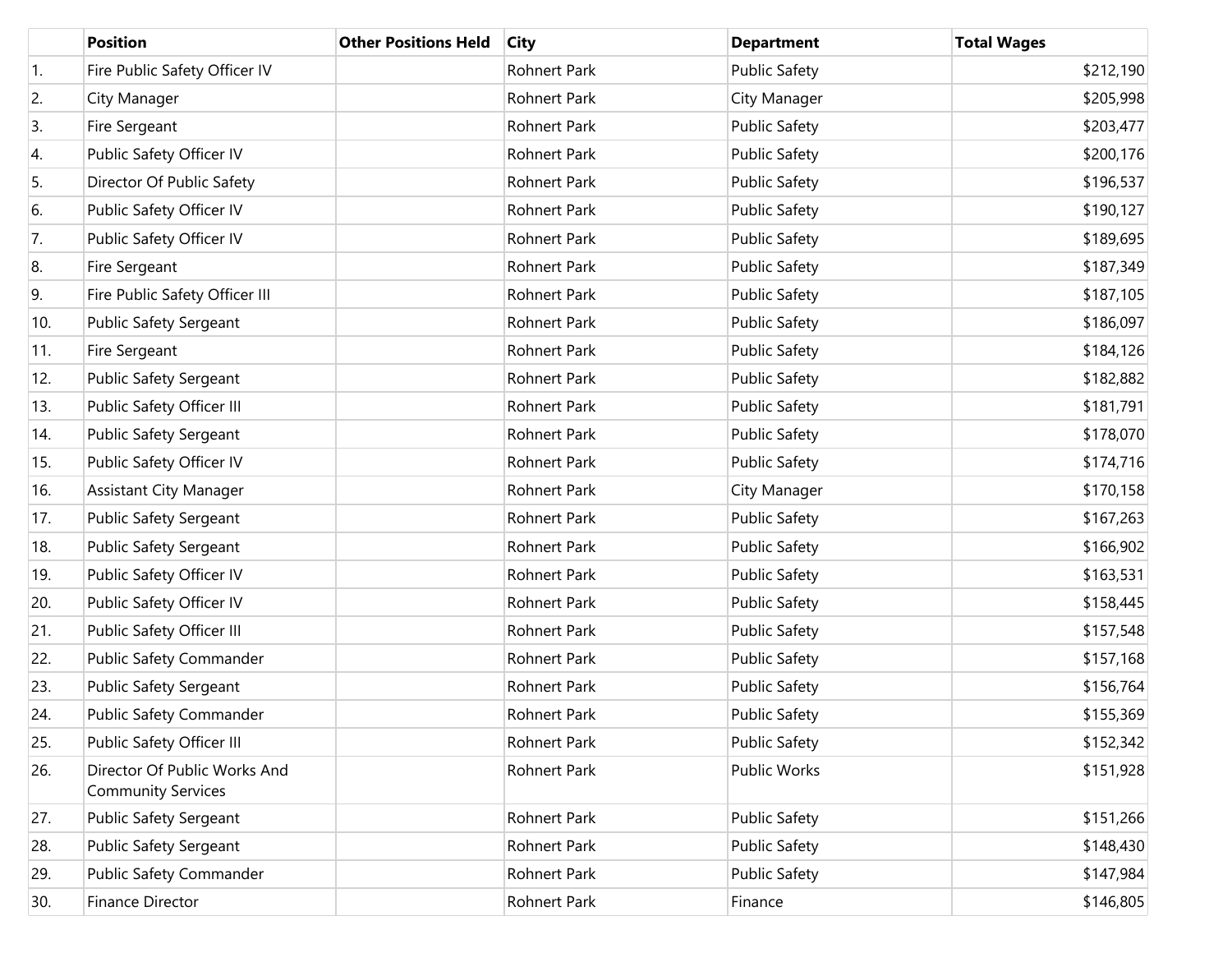| 31. | Director Of Development Services                     | Rohnert Park        | <b>Development Services</b> | \$146,783 |
|-----|------------------------------------------------------|---------------------|-----------------------------|-----------|
| 32. | Public Safety Sergeant                               | Rohnert Park        | <b>Public Safety</b>        | \$145,312 |
| 33. | Public Safety Officer II                             | Rohnert Park        | <b>Public Safety</b>        | \$140,793 |
| 34. | Human Resources Director                             | <b>Rohnert Park</b> | Human Resources             | \$139,827 |
| 35. | Public Safety Officer IV                             | Rohnert Park        | <b>Public Safety</b>        | \$134,275 |
| 36. | <b>General Services Supervisor</b>                   | Rohnert Park        | <b>Public Works</b>         | \$131,615 |
| 37. | Public Safety Officer III                            | Rohnert Park        | <b>Public Safety</b>        | \$130,246 |
| 38. | Public Safety Officer III                            | Rohnert Park        | <b>Public Safety</b>        | \$130,193 |
| 39. | Fire Public Safety Officer III                       | Rohnert Park        | <b>Public Safety</b>        | \$129,995 |
| 40. | Public Safety Officer II                             | Rohnert Park        | <b>Public Safety</b>        | \$129,104 |
| 41. | Public Safety Officer IV                             | Rohnert Park        | <b>Public Safety</b>        | \$128,265 |
| 42. | Public Safety Officer III                            | Rohnert Park        | <b>Public Safety</b>        | \$126,390 |
| 43. | Public Safety Officer II                             | Rohnert Park        | <b>Public Safety</b>        | \$120,907 |
| 44. | Public Safety Officer II                             | Rohnert Park        | <b>Public Safety</b>        | \$117,843 |
| 45. | Deputy City Engineer                                 | Rohnert Park        | <b>Development Services</b> | \$116,655 |
| 46. | Public Safety Officer II                             | Rohnert Park        | <b>Public Safety</b>        | \$112,299 |
| 47. | Public Safety Dispatcher                             | Rohnert Park        | <b>Public Safety</b>        | \$111,345 |
| 48. | Planning Manager                                     | Rohnert Park        | <b>Development Services</b> | \$111,193 |
| 49. | Public Safety Officer II                             | Rohnert Park        | <b>Public Safety</b>        | \$109,680 |
| 50. | City Clerk                                           | Rohnert Park        | City Manager                | \$109,648 |
| 51. | <b>Public Safety Communications</b><br>Supervisor    | Rohnert Park        | <b>Public Safety</b>        | \$108,102 |
| 52. | Development Engineering<br>Manager/Building Official | <b>Rohnert Park</b> | <b>Development Services</b> | \$106,876 |
| 53. | Public Safety Officer II                             | Rohnert Park        | <b>Public Safety</b>        | \$104,439 |
| 54. | Public Safety Officer II                             | Rohnert Park        | <b>Public Safety</b>        | \$102,780 |
| 55. | Public Safety Officer II                             | Rohnert Park        | <b>Public Safety</b>        | \$101,320 |
| 56. | Public Safety Dispatcher                             | Rohnert Park        | <b>Public Safety</b>        | \$101,069 |
| 57. | Public Safety Dispatcher                             | Rohnert Park        | <b>Public Safety</b>        | \$100,962 |
| 58. | Civilian Fire Marshal                                | Rohnert Park        | <b>Public Safety</b>        | \$99,257  |
| 59. | Public Safety Officer II                             | Rohnert Park        | <b>Public Safety</b>        | \$96,596  |
| 60. | <b>Community Services Manager</b>                    | <b>Rohnert Park</b> | <b>Community Services</b>   | \$96,338  |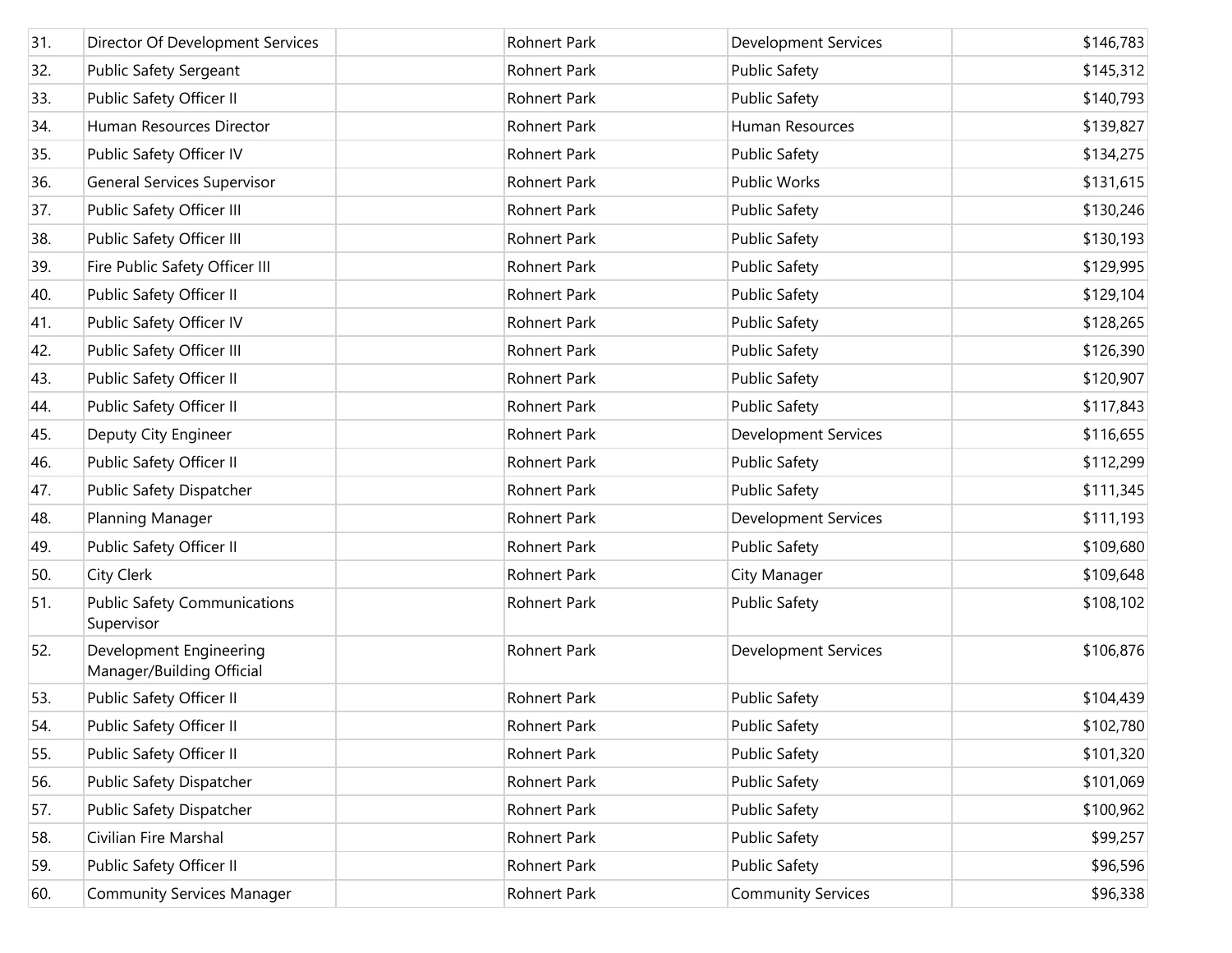| 61. | Information Systems Operations<br>Manager            | <b>Rohnert Park</b> | <b>Information Services</b> | \$95,742 |
|-----|------------------------------------------------------|---------------------|-----------------------------|----------|
| 62. | Public Safety Officer I                              | <b>Rohnert Park</b> | <b>Public Safety</b>        | \$94,420 |
| 63. | Public Safety Officer I                              | Rohnert Park        | <b>Public Safety</b>        | \$93,842 |
| 64. | Public Safety Officer II                             | Rohnert Park        | <b>Public Safety</b>        | \$93,143 |
| 65. | Supervising Maintenance Worker                       | Rohnert Park        | <b>Public Works</b>         | \$93,014 |
| 66. | <b>Public Works Utilities Services</b><br>Supervisor | Rohnert Park        | Public Works                | \$92,710 |
| 67. | Public Safety Officer II                             | <b>Rohnert Park</b> | <b>Public Safety</b>        | \$92,569 |
| 68. | Accountant                                           | Rohnert Park        | Finance                     | \$92,511 |
| 69. | Senior Analyst                                       | <b>Rohnert Park</b> | City Manager                | \$91,148 |
| 70. | Public Safety Dispatcher                             | Rohnert Park        | <b>Public Safety</b>        | \$89,618 |
| 71. | Management Analyst                                   | <b>Rohnert Park</b> | <b>Development Services</b> | \$88,051 |
| 72. | Public Safety Officer I                              | Rohnert Park        | <b>Public Safety</b>        | \$87,638 |
| 73. | Civil Engineer                                       | <b>Rohnert Park</b> | <b>Development Services</b> | \$86,524 |
| 74. | <b>Supervising Maintenance Worker</b>                | Rohnert Park        | <b>Public Works</b>         | \$85,320 |
| 75. | Electrician                                          | <b>Rohnert Park</b> | <b>Public Works</b>         | \$85,088 |
| 76. | Public Safety Officer II                             | Rohnert Park        | <b>Public Safety</b>        | \$85,002 |
| 77. | <b>Fleet Services Supervisor</b>                     | <b>Rohnert Park</b> | <b>Public Works</b>         | \$84,538 |
| 78. | Human Resources Analyst                              | Rohnert Park        | Human Resources             | \$83,047 |
| 79. | Supervising Maintenance Worker                       | <b>Rohnert Park</b> | <b>Public Works</b>         | \$82,956 |
| 80. | Public Works Inspector                               | Rohnert Park        | <b>Development Services</b> | \$82,614 |
| 81. | Purchasing Agent                                     | <b>Rohnert Park</b> | <b>Public Works</b>         | \$82,549 |
| 82. | Accountant                                           | <b>Rohnert Park</b> | Finance                     | \$82,510 |
| 83. | Maintenance Worker II                                | Rohnert Park        | Public Works                | \$82,368 |
| 84. | Project Coordinator                                  | Rohnert Park        | Public Works                | \$81,746 |
| 85. | Public Safety Dispatcher                             | Rohnert Park        | <b>Public Safety</b>        | \$80,684 |
| 86. | Records Supervisor                                   | Rohnert Park        | <b>Public Safety</b>        | \$79,894 |
| 87. | Public Safety Officer I                              | Rohnert Park        | <b>Public Safety</b>        | \$79,524 |
| 88. | Information Systems Analyst                          | Rohnert Park        | <b>Information Services</b> | \$79,521 |
| 89. | Public Safety Dispatcher                             | Rohnert Park        | <b>Public Safety</b>        | \$79,363 |
| 90. | Arborist                                             | Rohnert Park        | <b>Public Works</b>         | \$78,682 |